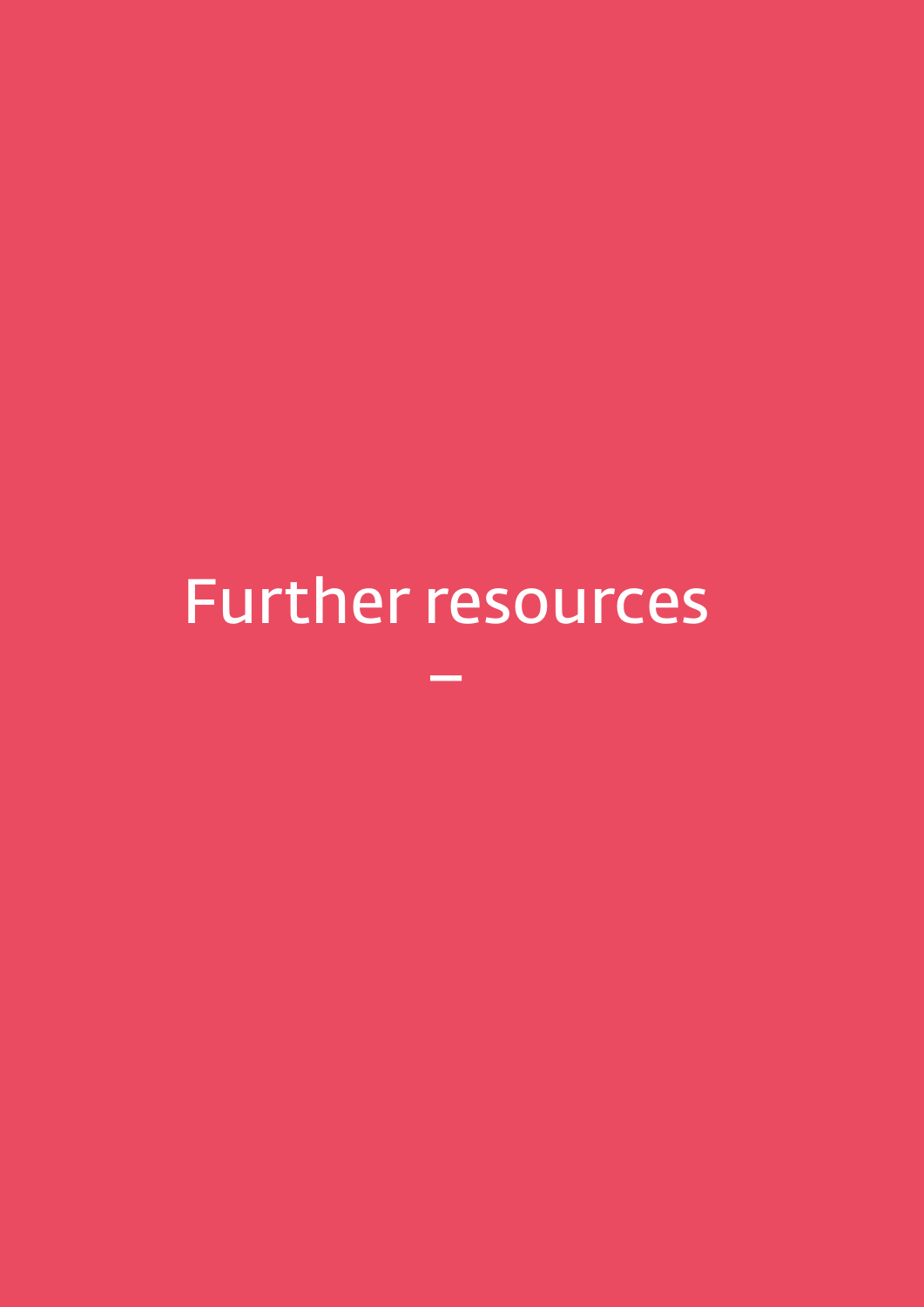#### Universal Design principles / guidelines

- **[UDL Guidelines in full-text format](http://www.udlcenter.org/sites/udlcenter.org/files/UDL_Guidelines_Version_2.0_(Final)_3.doc)** (Word): A complete narrative describing the context within which CAST developed the UDL Guidelines including explanations and examples of each principle and checkpoint.
- **[Graphic Organizer UDL Guidelines](http://www.udlcenter.org/sites/udlcenter.org/files/updateguidelines2_0.pdf)** (PDF): A multi-coloured one-page view of the UDL principles and checkpoints.
- McGuire, J. M., & Scott, S. S. (2006). Universal Design for instruction: Extending the Universal Design paradigm to college instruction. Journal of Postsecondary Education and Disability, 19(2), 124–134.

#### **[https://www.ahead.org/uploads/docs/](https://www.ahead.org/uploads/docs/jped/journals/JPEDVol19No2.doc) [jped/journals/JPEDVol19No2.doc](https://www.ahead.org/uploads/docs/jped/journals/JPEDVol19No2.doc)**

#### Implementation of Universal Design in teaching & learning

- Accessible Assessments
- **[https://www.jisc.ac.uk/guides/making](https://www.jisc.ac.uk/guides/making-assessments-accessible)[assessments-accessible](https://www.jisc.ac.uk/guides/making-assessments-accessible)**
- Applications of Universal Design **[www.uw.edu/doit/resources/popular](http://www.uw.edu/doit/resources/popular-resource-collections/applications-universal-design)[resource-collections/applications](http://www.uw.edu/doit/resources/popular-resource-collections/applications-universal-design)[universal-design](http://www.uw.edu/doit/resources/popular-resource-collections/applications-universal-design)**
- Burgstahler, S. (2012). Equal access: Universal Design of instruction. Seattle: DO-IT, University of Washington. **[www.uw.edu/doit/equal-access](http://www.uw.edu/doit/equal-access-universal-design-instruction)[universal-design-instruction](http://www.uw.edu/doit/equal-access-universal-design-instruction)**
- Burgstahler, S. , & Coy, R. (Eds.). (2008). Universal Design in Higher Education: From Principles to Practice. Boston: Harvard Education Press.
- Center for Applied Special Technology (CAST)

**[www.cast.org/our-work/about-udl.html](http://www.cast.org/our-work/about-udl.html)**

The Center for Universal Design in Education

**[www.uw.edu/doit/programs/center](http://www.uw.edu/doit/programs/center-universal-design-education/overview)[universal-design-education/overview](http://www.uw.edu/doit/programs/center-universal-design-education/overview)**

- Gronneberg, J., & Johnston, S. (2015, April 6). 7 things you should know about Universal Design for learning [Brief]. Educause Learning Initiative. Retrieved from **[http://www.educause.edu/library/](http://www.educause.edu/library/resources/7-things-you-should-know-about-universal-design-learning) [resources/7-things-you-should-know](http://www.educause.edu/library/resources/7-things-you-should-know-about-universal-design-learning)[about-universal-design-learning](http://www.educause.edu/library/resources/7-things-you-should-know-about-universal-design-learning)**
- Meyer, A., Rose, D.H., & Gordon, D. (2014).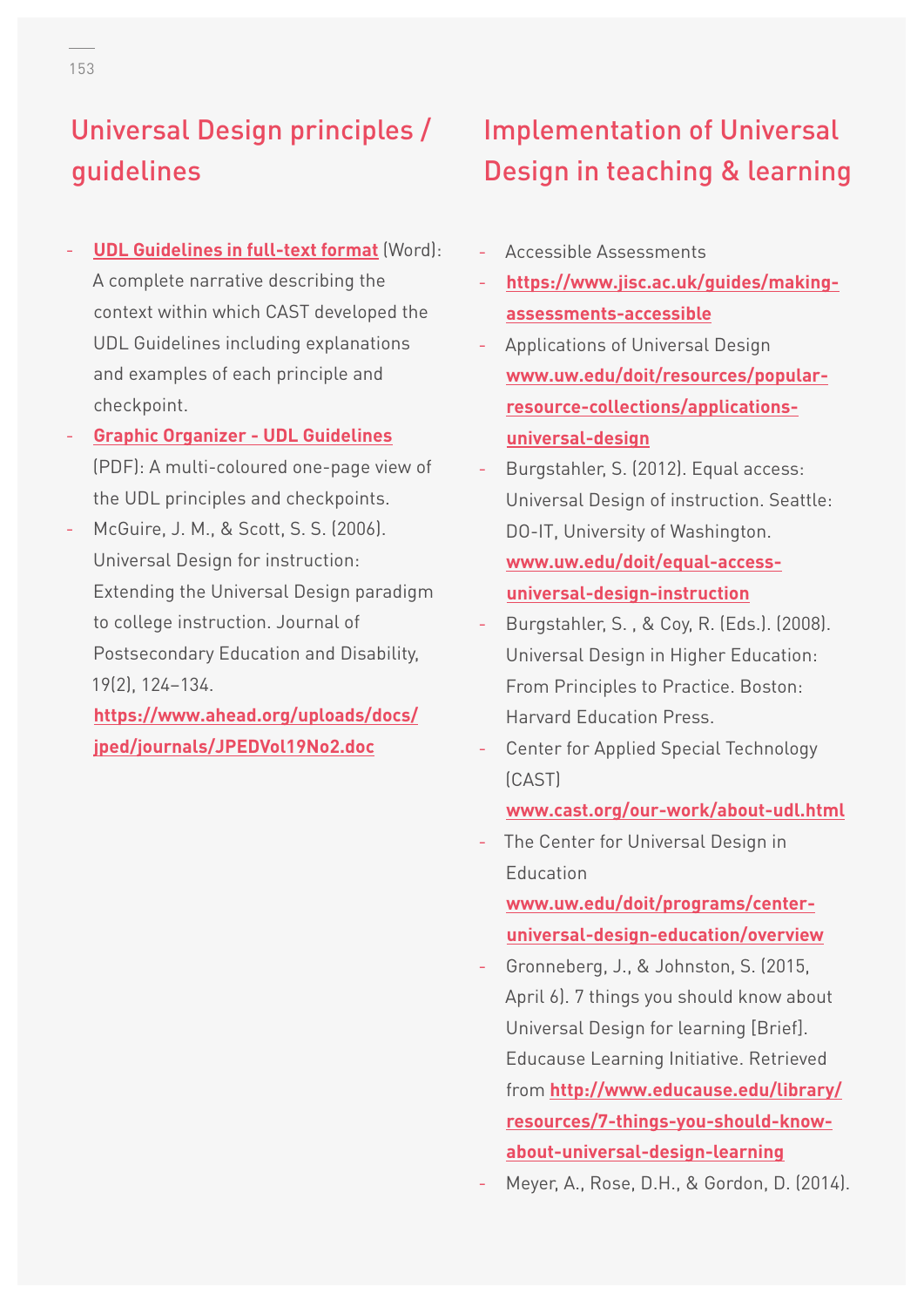Universal Design for learning: Theory and Practice. Wakefield, MA: CAST Professional Publishing. **[FREE WEB EDITION](http://udltheorypractice.cast.org/login)**

- Pliner, S., & Johnson, J. (2004). Historical, theoretical, and foundational principles of Universal Design in Higher Education. Equity of Excellence in Education, 37, 105- 113.
- Scott, S., McGuire, J., & Shaw, S. (2003). Universal Design for instruction: A new paradigm for adult instruction in postsecondary education. Remedial and Special Education, 24(6), 369-379.
- UDL Guidelines Version 2.0: Examples and Resources.

**[http://www.udlcenter.org/](http://www.udlcenter.org/implementation/examples) [implementation/examples](http://www.udlcenter.org/implementation/examples)** 

- UDL Guidelines - Version 2.0. Research Evidence -

**[http://www.udlcenter.org/research/](http://www.udlcenter.org/research/researchevidence) [researchevidence](http://www.udlcenter.org/research/researchevidence)**

## National Forum for the Enhancement of Teaching and Learning in Higher Education resources

National Forum for the Enhancement of Teaching and Learning in Higher Education publications **[http://www.](http://www.teachingandlearning.ie/forum-resources/national-forum-publications/) [teachingandlearning.ie/forum-resources/](http://www.teachingandlearning.ie/forum-resources/national-forum-publications/) [national-forum-publications/](http://www.teachingandlearning.ie/forum-resources/national-forum-publications/)** including:

- Profile of Assessment Practices in Irish Higher Education
- Reaching Out: Why Students Leave
- **Transition From Further Education And** Training To Higher Education

#### UCD Access & Lifelong Learning resources

UCD Access & Lifelong Learning Resources for Staff **[http://www.ucd.ie/all/supports/](http://www.ucd.ie/all/supports/informationforstaff/) [informationforstaff/](http://www.ucd.ie/all/supports/informationforstaff/)** including:

- Staff training and Universal Design
- Guidelines for Examiners when Grading **Scripts**
- Staff assistive technology
- Guidelines for Accessibility
- Supporting Students with a Disability